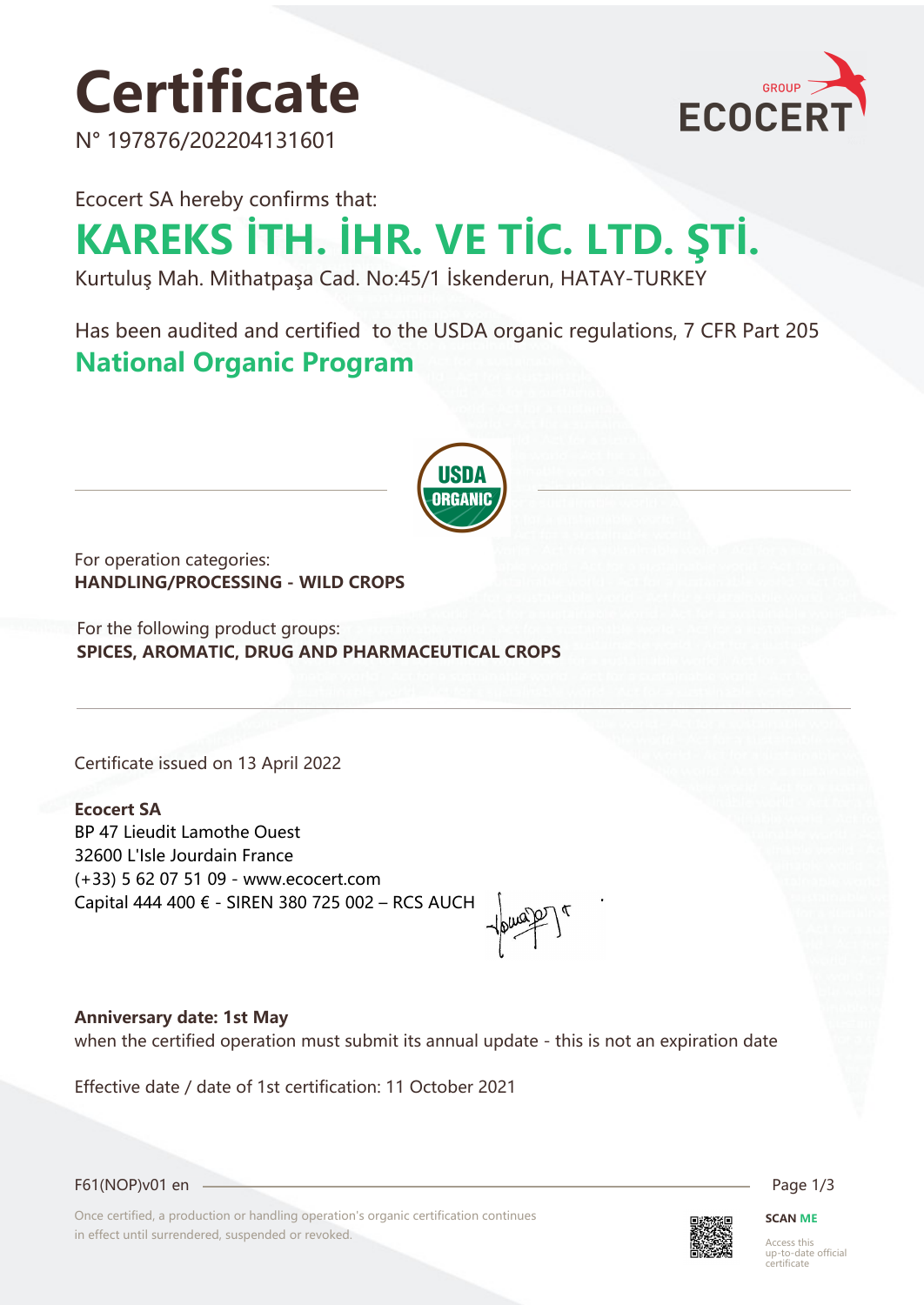

# **Annex to the certificate**

N° 197876/202204131601

# **KAREKS İTH. İHR. VE TİC. LTD. ŞTİ.**

USDA organic regulations, 7 CFR Part 205 – National Organic Program

## Products certified:

# **PRODUCT LABELLING CATEGORY**

| > Licorice root (Cut, Stick, Fiber)                                                          | 100% Organic |
|----------------------------------------------------------------------------------------------|--------------|
| > Licorice root (Grounded Tea, Powder, Dust, Fine cut, Tea bag cut)                          | 100% Organic |
| > Licorice root (Natural)                                                                    | 100% Organic |
| > Licorice root (Peeled and Grounded Tea, Powder, Dust, Peeled fine cut, Peeled 100% Organic |              |
| tea bag cut)                                                                                 |              |
| > Licorice root (Peeled and Grounded)                                                        | 100% Organic |

- **>** Licorice root (Peeled Cut, Stick, Fiber) 100% Organic
- **>** Licorice root (Peeled) 100% Organic

Certificate issued on 13 April 2022

### **Ecocert SA**

BP 47 Lieudit Lamothe Ouest 32600 L'Isle Jourdain France (+33) 5 62 07 51 09 - www.ecocert.com Capital 444 400 € - SIREN 380 725 002 – RCS AUCH

F61(NOP)v01 en 2/3

Once certified, a production or handling operation's organic certification continues in effect until surrendered, suspended or revoked.



# **SCAN ME**

Access this up-to-date official certificate